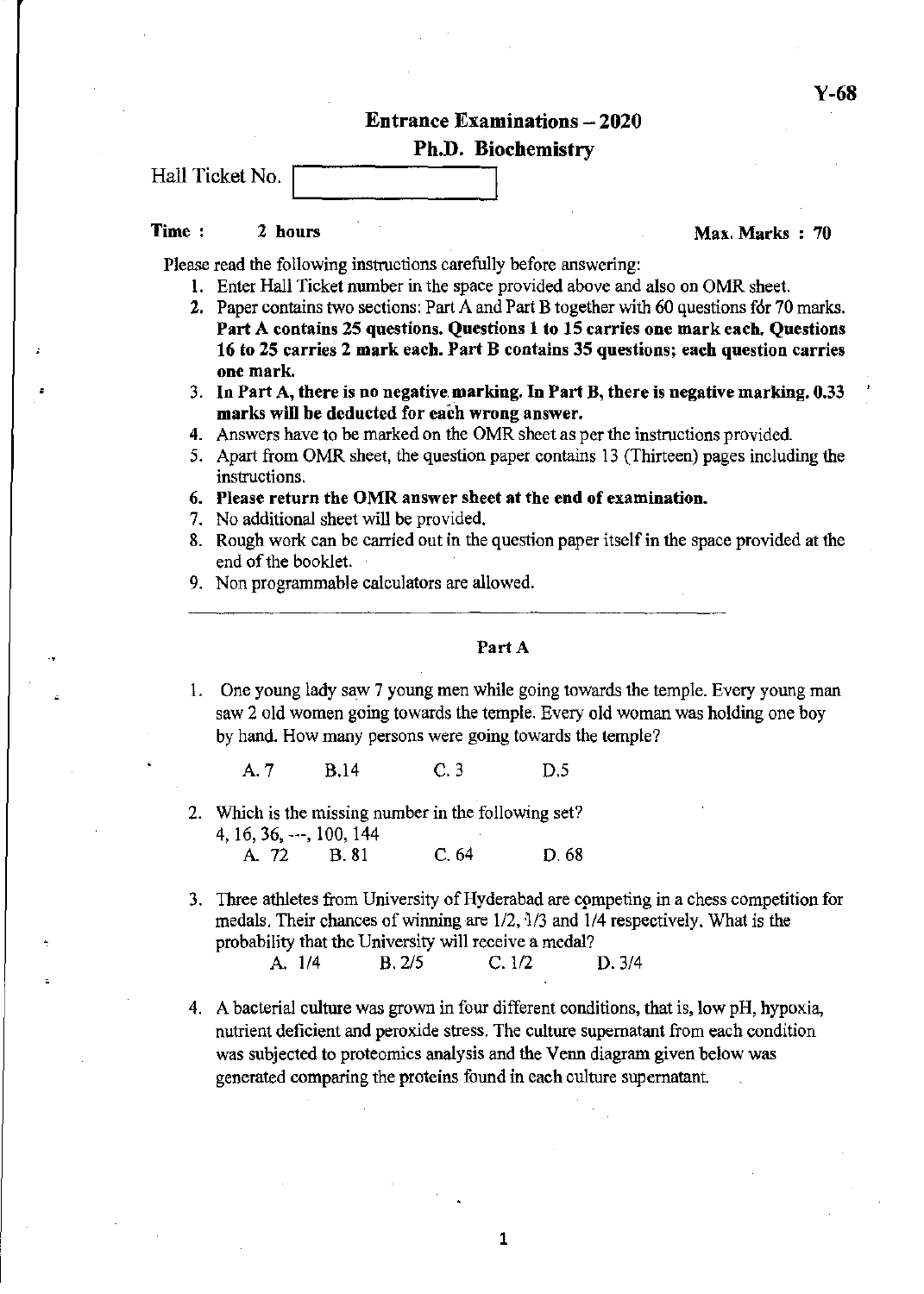

The following inferences were drawn

 $\begin{bmatrix} \phantom{-} \end{bmatrix}$ 

- $(i)$  Peroxide stress shares maximum common protein in culture supernatant with Nutrient deficient condition, all of which overlaps with Hypoxia
- (ii) Peroxide stress shares 10 protein in culture supernatant with hypoxia and Low pH
- (iii) Hypoxia, Low pH and Peroxide stress shares one conunon protein in their culture supernatant, which is similar to that shared by Hypoxia, Nutrient deficient and Peroxide stress

(iv) Total number of proteins identified in the culture supernatant of Low pH is 26 Select the option that has all the correct inferences.

- A. (ii) and (iii) only
- B. (i) and (iv) only
- C.  $(i)$ ,  $(ii)$  and  $(iii)$  only
- D. (ii), (iii) and (iv) only
- 5. Which one of the following Venn diagrams best represents the relationship between eukaryotes, fungi, mushroom?



- 6. To determine the importance of mRNA levels during stress induced changes in gene expression in eukaryotes, which one of the following inhibitors would be useful? A. Antimycin B. Alpha-amanitin C.:Cycloheximidc D. Rifampicin
- 7. What would be the linking number  $(L)$ , twist  $(T)$  and writhe  $(Wr)$  of a covalently closed circular DNA with 105 base pairs with right-handed structure that is underwound by one turn

| A. L= 10, T= 9, Wr = -1  | B. L= 9, T=10, Wr = $+1$     |
|--------------------------|------------------------------|
| C. L= 0; T= 9, Wr = $+1$ | D. L=9, $T=10$ and $Wr = -1$ |

- 8. Which amino acid of a protein is involved in the attachment of myristic acid during myristoylation?
	- A. Free amino group of the N-terminal glycine
	- B. Free thiol of a cysteine side chain at or near the C-terminus of a protein
	- C. Amide nitrogen of asparagine in the C-terminus of the protein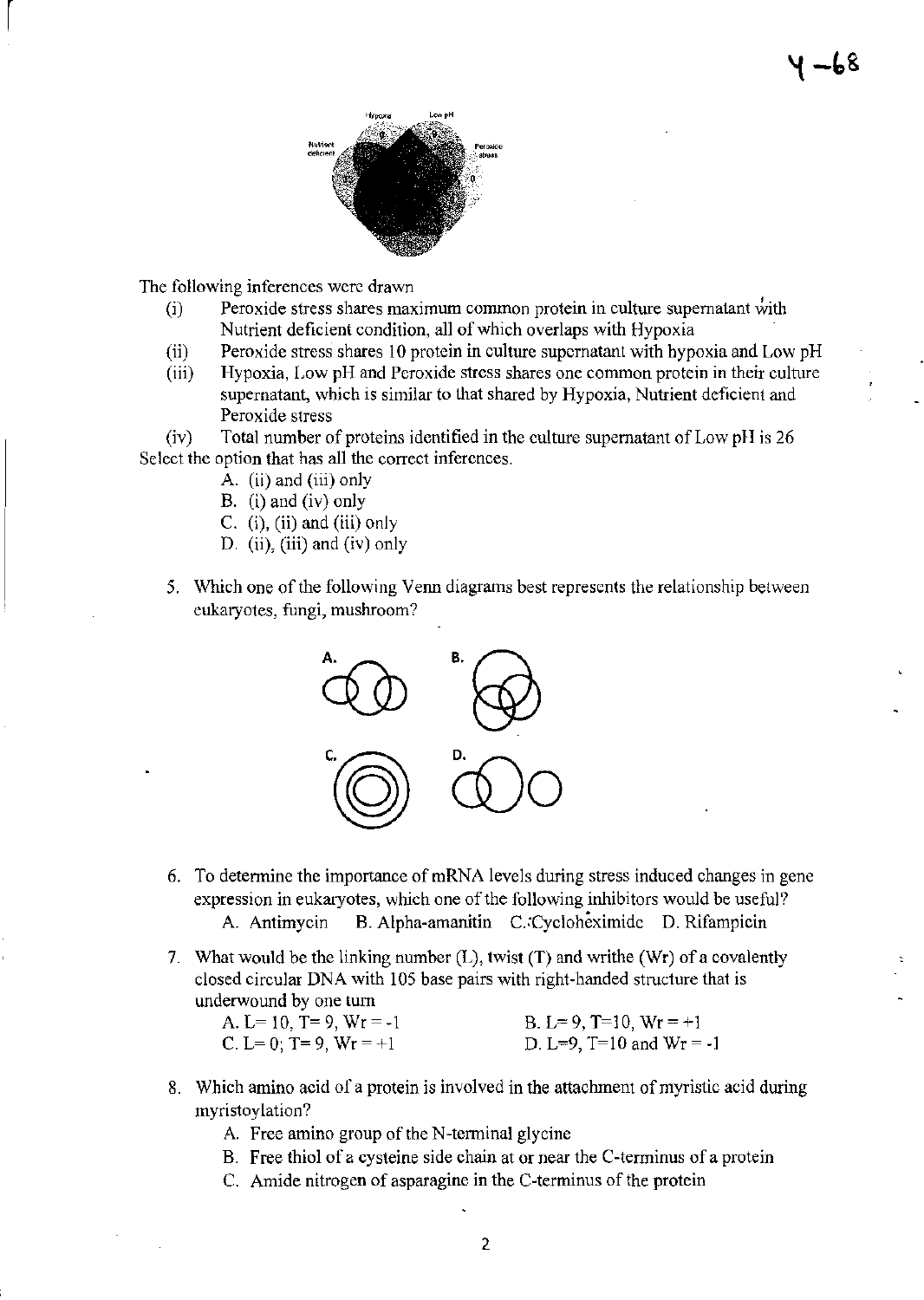- D. C-terminal Glycine
- 9. Hyperphosphorylation of which one of the following eukaryotic initiation factor (elF) stimulates general protein synthesis?

 $4 - 68$ 

- A. eIF-4EBP B. eIF2 beta C. cIF2alpha D. eIF2B alpha subunit
- 10. Mean deviation from median is:
	- A. Equal to that measured from another value
	- B. Maximum if all observations arc positive
	- C. Greater than that measured from any other values
	- D. Lesser than that measured from any other values
- 11. Circulating Very Low Density Lipoproteins (VLDL) gets into tissues by
	- A. Simple diffusion as it is highly hydrophobic
	- B. Receptor mediated endocytosis involving LDL receptor
	- C. Insulin Receptor
	- D. After degradation of the protein part in VLDL can enter by diffusion.
- 12. The biochemical basis for hemolytic anemia is attributed to
	- A. Absence of glucose 6-phosphate dehydrogenase enzyme
	- B. Increased production of NADPH
	- C. Low activity of glutathione synthetase
	- D. Ready availability of glutathione reductase
- 13. The composition of the core oligosaccharide that is anchored to Dolichol pyrophosphate is
	- A. 2-GlCNAc-9-Man-3-GIC
	- B. 2-GICNAc-7-Man-3-GIC
	- C. 2-GlCNAc-5-Man-3-GIC
	- D. 2-GICNAc-7-Man-2-GIC
- 14. Tfthe telomere repeat sequence of *Tetrahymena* is 5' TTGGGG 3', what would be the telomerase RNA template sequence?

| A. $5'$ CCCCAA $3'$ |  | B. 5' UUGGGG 3'     |
|---------------------|--|---------------------|
| C. 5' CAACCCCAA 3'  |  | D. 5', AACCCCAAC 3' |
|                     |  |                     |

- 15. During mismatch repair in *E. coli* which of the following series of events take place?
	- A. MutS recognize the mismatch; MutR. binds at the methylated GATC and cuts DNA; exonuclease along with helicase removes part of the daughter DNA; DNA Pol III re-synthesizes the daughter DNA and ligase seals the nick.
	- B, MutR recognize the mismatch; MutS binds at the un-methylated GATC and cuts DNA; exonuclease along with helicase removes part of the daughter DNA; DNA Pol II re~synthesizes the daughter DNA and ligase seals the nick.
	- C. MutS recognizes the mismatch; MutH binds at the un-methylated GATC and cuts DNA; exonuclease along with helicase removes part of the daughter DNA; DNA Pol III re~synthesizes the daughter DNA and ligase seals the nick.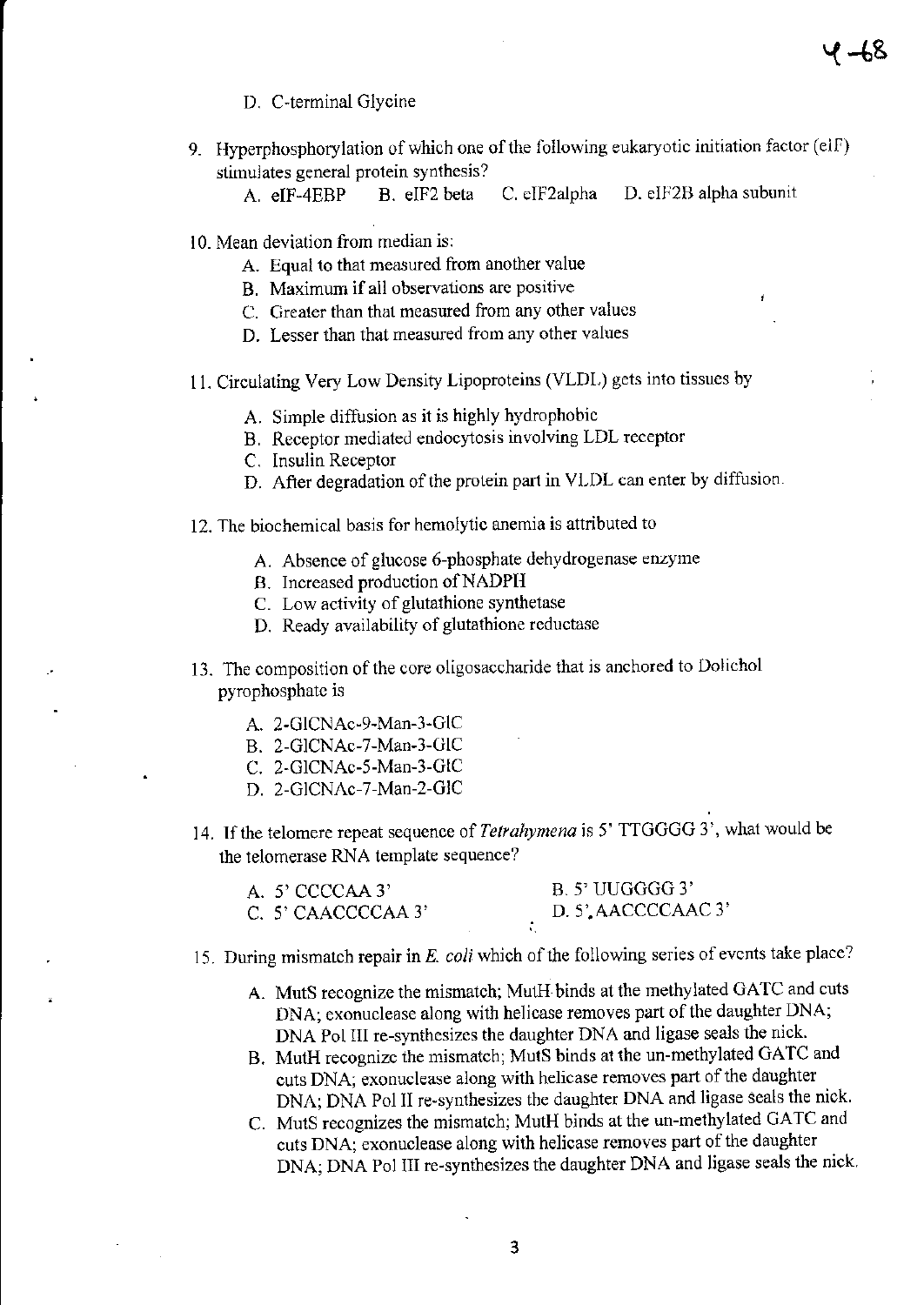- D. MutS recognize the mismatch; MutH binds at the un-methylated GATC and **cuts DNA; exonuclease along with helicase removes part** of the **daughter**  DNA; DNA Pol II re-synthesizes the daughter DNA and ligase seals the nick.
- 16. You want to clone a 1 kb fragment of DNA into the EcoRI site of a plasmid containing two selectable markers: Amp<sup>r</sup> and Kan<sup>r</sup>. The size of the plasmid is 3 kb. There is a **single EcoRl site in the plasmid and is present within the Ampr gene. The**  single BamHI site of the plasmid is within the Kan<sup>*r*</sup> gene. The distance between the BamHi and EcoRi sites of the plasmid is 0.7 kb. If the insert alone digested by BamHI enzyme, a single band of size 0.5 kb visualized on the gel. If you could **successfully clone the insert into the plasmid,. what would be your expected outcome? Choose the option that has the correct combination of statements given below:** 
	- **a. The transfonnants will be Ampicillin resistant hut Kanamycin sensitive.**
	- **b.** The transformants will be Ampicillin sensitive but Kanamycin resistant.
	- **c. The transfonnants will he resistant to both Ampicillin and Kanamycin.**
	- **d.** If you **digest the recombinant plasmid with BamHI enzyme, you will get two**  bands of sizes 1.2 kb and 2.8 kb.
	- **e.** If you **digest the recombinant plasmid with EcoR! enzyme, you will get two**  bands of sizes 1 kb and 3 kb.
		- A. **Only statements a and d are correct**
		- **B. Only statements b, d and e are correct**
		- **C. Only statements b and e are correct**
		- **D. Only statements c and e are correct**
- **17. Given below are statements on types of antigens that can stimulate B cells for**  antibody production. Select the INCORRECT statement.
	- A. **Antigens which bind to membrane-associated immunoglobulins (mIg) on Bcells are internalized and presented via MHC molecules require CD4+ T cells for stimulating B cell**
	- **B. LPS from Gram negative organisms Can function as Type! T-independent antigen to stimulate B cells without any help from CD4+T cells**
	- C. B cells can be stimulated by Cd3 bound antigens that can crosslink both Cd3 **receptors and membrane-associated immunoglobulin (mIg), without any help**  from CD4+T cells
	- **D. LPS from Gram negative organisms cannot function as Typel T-independent**  antigen to stimulate B cells as it always requires CD4+T cells
- 18. The allosteric constant L for an allosterically regulated enzyme in the absence of any effector molecule is 1000. When effector X was added, the L increased to 5000, while when an effector Y was added it decreased to 100. Select the plot that correctly **represent the regulatory effect of X and Y on the enzyme. The solid line represents the plot for the enzyme in the absence of any effector molecule.**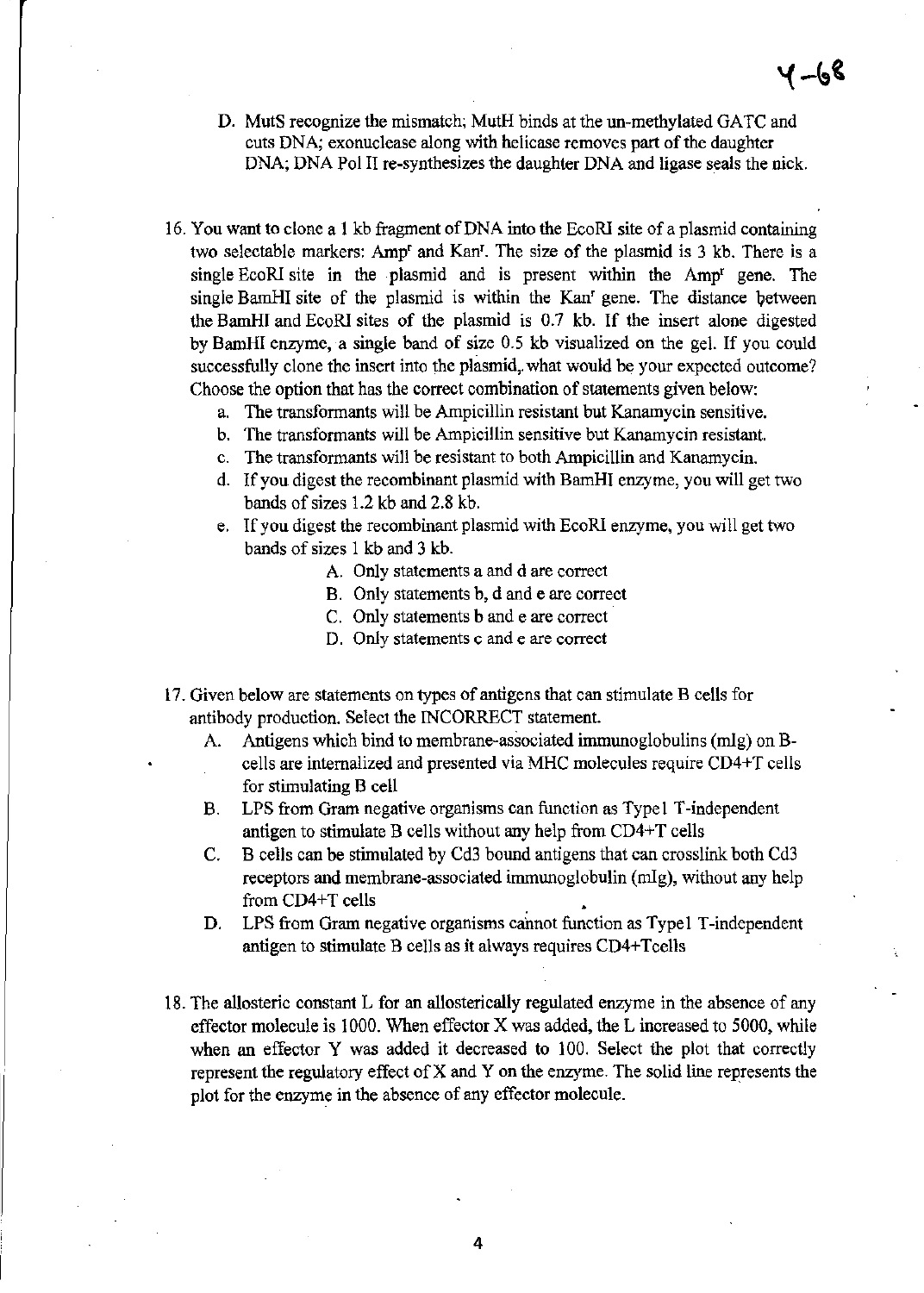



- 19. A GFP transgene in *Drosophila* expressed in varying degrees in multiple cell types. FISH analysis showed that the transgene was located close to the centromere. A screen for loss of function mutations that increase the expression of the transgene was carried out. Which one of the following mutations is most likely to have been isolated in this screen?
	- A. Histone acetyl transferase

Ai

- B. Histone K9 methyl transferase
- C. Histone H2B SUMOylation
- D. Histone H4 ubiqutination
- 20. Choose the option that correctly matches contents of column A to column B

|   | Column A                  |                          | Column B                     |  |
|---|---------------------------|--------------------------|------------------------------|--|
|   | Plasma membrane           |                          | Cholesterol                  |  |
|   | Mitochondrial<br>membrane | ii                       | GPI anchor                   |  |
| 3 | Lipid rafts               | $\ddot{\phantom{a}}$ iii | Phosphatidyl<br>ethanolamine |  |
|   | Membrane curvature        | i۷                       | Cardiolipin                  |  |

- A. 1:iv; 2: iii; 3: ii; 4:i
- B. 1 :iii; 2: iv; 3: ii; 4:i
- C. 1 :i; 2: ii; 3: iv; 4:iii
- D. l:ii; 2: iv; 3: i; 4:iii
- 21. The following steps are required for the purification of mitochondrial cytochrome C oxidase from muscle tissue. However, the steps are arranged in a random order below. Choose the correct series of steps from the statements given below

5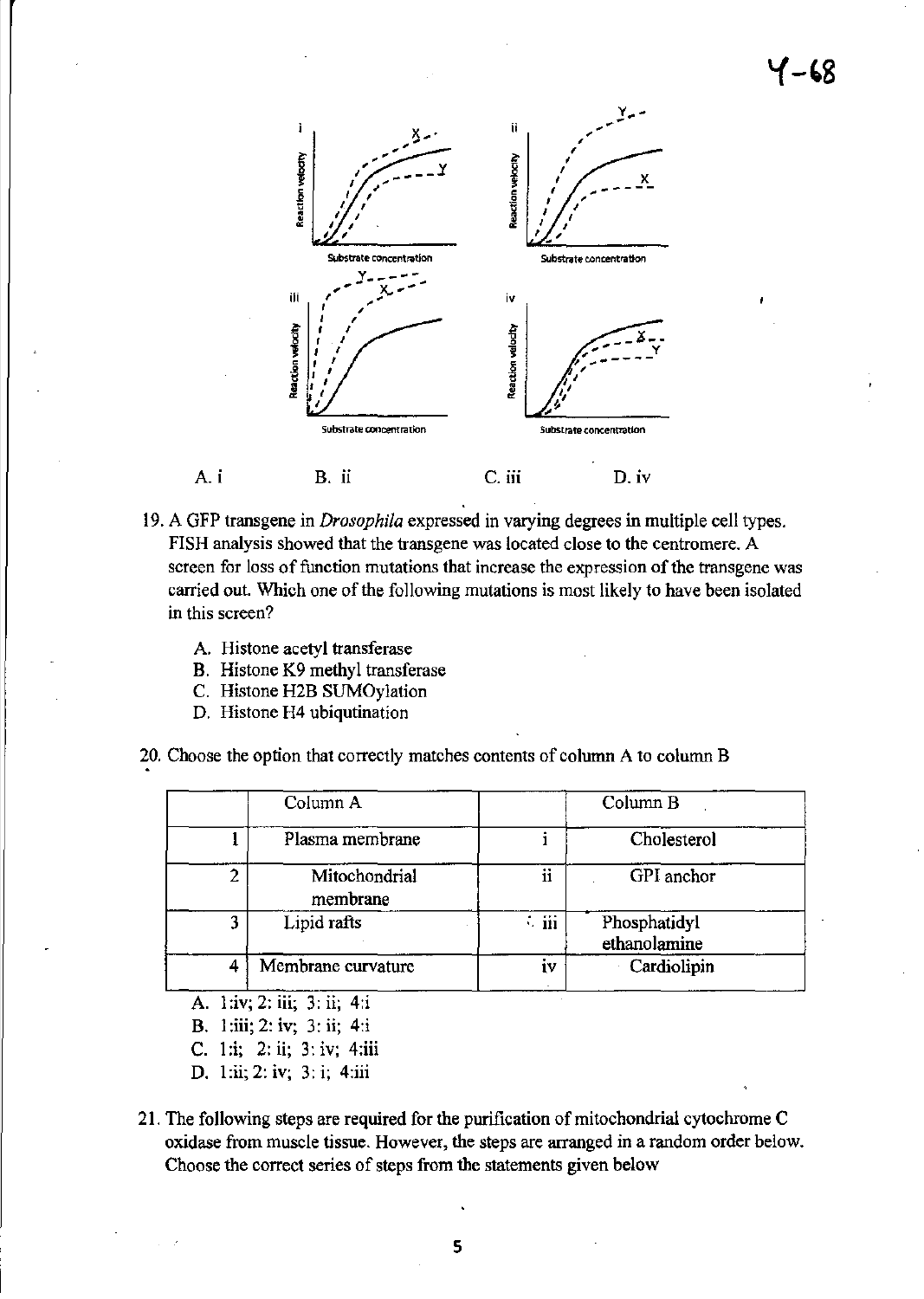Step 1. 35-45% ammonium sulfate precipitation

- Step 2. Dialysis
- Step 3. Filter through cheese cloth
- Step 4. Suspension and grinding in a cholate buffer
- Step 5. Centrifugation of sample
- Step 6. Ion-exchange chromatography
- Step 7. Minced muscle
	- A. 1,3,2,6,5,4,7
	- B. 7,4,3, 1,5,2,6
	- C. 4,7,5,3, 1,2,6
	- D. 7,4,5,3, 1,2,6

#### 22. The following events occur during GPCR signal transduction

- a) CREB phosphorylation
- b) gene transcription
- c) adenylate cyclase (AC}-mediated GTP hydrolysis
- d) cAMP production
- e) G protein translocation and binding to AC
- f) PKA activation
- g) Ligand binding to GPCR

The correct sequence of events

- A. g-d-c-e-f-b-a
- B. g-e-d-c-a-b-f
- C. g-e-c-d-f-a-b
- D. g-c-d-e-f-a-b

 $\mathcal{R}_{\mathrm{in}}$ 

- 23. Damaged receptor proteins on the plasma membrane are transferred to the lysosomal lumen for degradation. All of the following statements about this process is true EXCEPT:
	- A. Cargo proteins are monoubiquitinated
	- B. Inward budding of the membrane with the damaged protein
	- C. Multivesicular bodies are present in the endosome
	- D. This process is independent of the ESCRT proteins
- 24. A researcher wants to identify the DNA sequence bound by a transcription factor Z. Which one of the sequence of methods given in the options below would allow the researcher to successfully identify the sequence? •
	- A. Nuclei isolation, run on transcription, electrophoretic mobility shift assay with Z, DNA sequencing, sequencing
	- B. Nuclei isolation, DNase digestion, DNA sequencing
	- C. Electrophoretic mobility shift assay with Z; DNase foot printing
	- D. DNase digestion, run-on transcription, PFGE
- 25. The mechanisms regulating the decision between lysis and lysogeny for bacteriophage has been described as a genetic switch. The following five statements are made of this\_system:
	- a. The cI and cro are transcribed in opposite directions.
	- b. The mRNA encoding cI and Cro protein are synthesized using the same strand of DNA as template.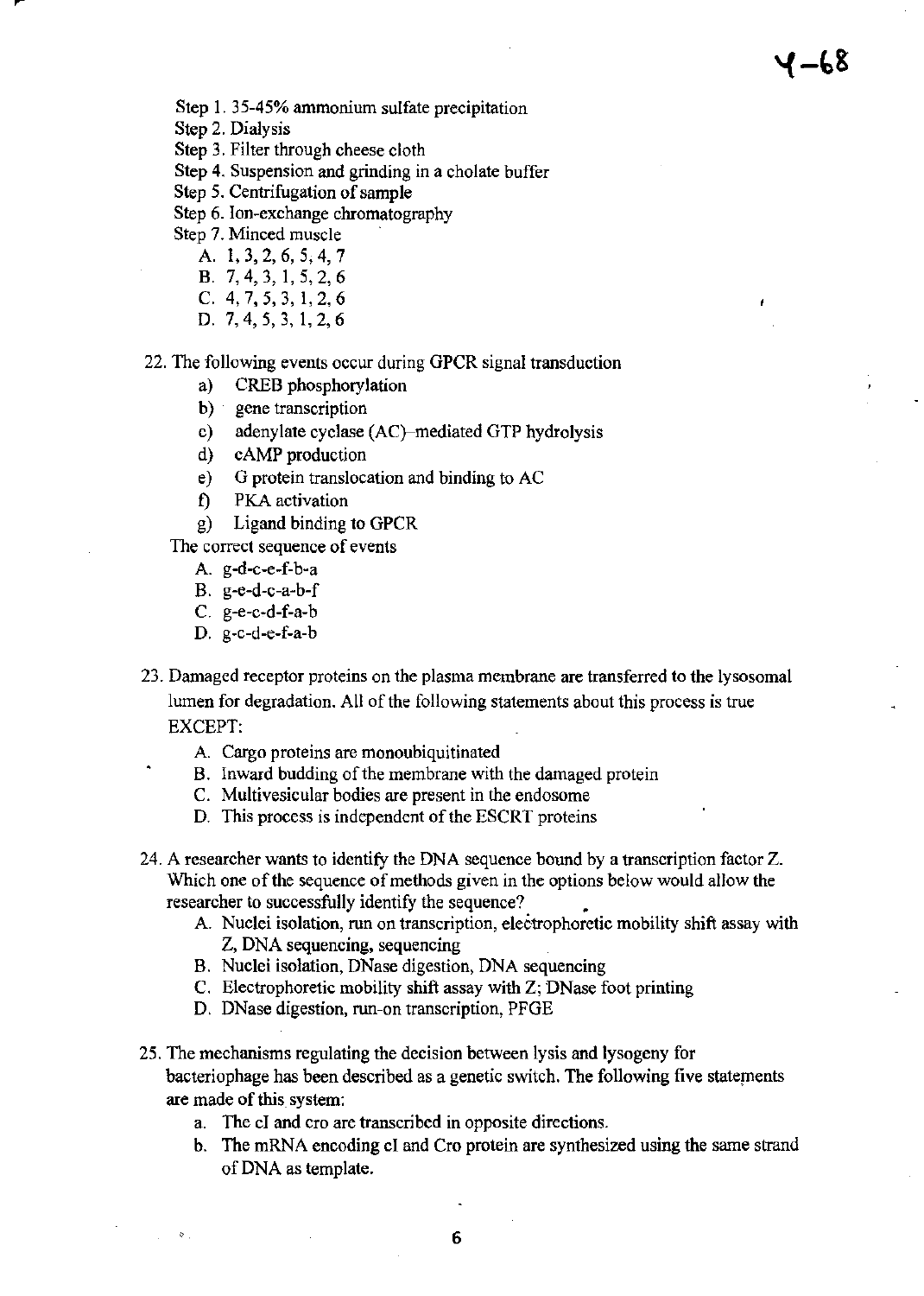- c. Of the three  $O_R$  sites in genome, Cro has greatest affinity for  $O_R3$ .
- d. Of the three  $O_R$  sites in genome, cl has greatest affinity for  $O_R1$ .
- e. Synthesis of cI is stimulated by its binding to  $O_R 1$  and  $O_R 2$ .

Which of the above statements are correct?

- A. Only a and e are correct
- B. Only a, band e are correct
- C. Only a, c and d are correct
- D. Only a, c, d and e are correct

## Part B

- 26. If the adaptor protein MyD88 is defective in a cell, the signaling from which of the following receptors may get affected, assuming that the cell has all these receptors on its surface?
	- A G protein-coupled receptors (GPCRs)
	- B. II.-1 receptor and Toll-like receptor 2
	- C. 11,-12 and **IL-4** receptors
	- D. Toll-like receptor 2 only
- 27. Which one of the following statements is correct in the context of multi-plex and single-plex capture ELISA?
	- A. Capture antibody is bound to the solid surface and is against a different epitope than detection antibody in both the kinds of ELISA
	- B. Multi-plex ELISA does not require treatment of surface with blocking buffer after the adsorption of capture antibody on the solid surface
	- C. Diluted test samples (such as diluted serum) cannot be used in a single~plex capture ELISA
	- D. Both multi-plex and single-plex capture ELISA depend solely on fluorescence-tagged secondary antibody for detection
- 28. Defect in which one of the following innate mechanisms may lead to reduced production of 2'-5'-oligoadenylate synthetase, an IFN-inducible gene, that counteracts viral attack by degrading viral RNA?
	- A. Defect in TAP1 and TAP2
	- E. Defect in complement protein 3 (C3)
	- C. Defect in TLRs 3, 7 and 9
	- D. Defect in RAG1 and RAG2
- 29. Hanes-Woolf equation is a linearization of Michaelis-Menten equation and is plotted with X-axis as  $[S]$  and Y-axis as  $[S]/v_0$ . Which of the following statement is correct about Hanes-Woolf plot?
	- A. The slope is positive and indicates *KmN* max
	- B. The X intercept is  $-K_m$
	- c. The X intercept is -l/K*<sup>m</sup>*
	- D. The Y intercept is  $1/V_{\text{max}}$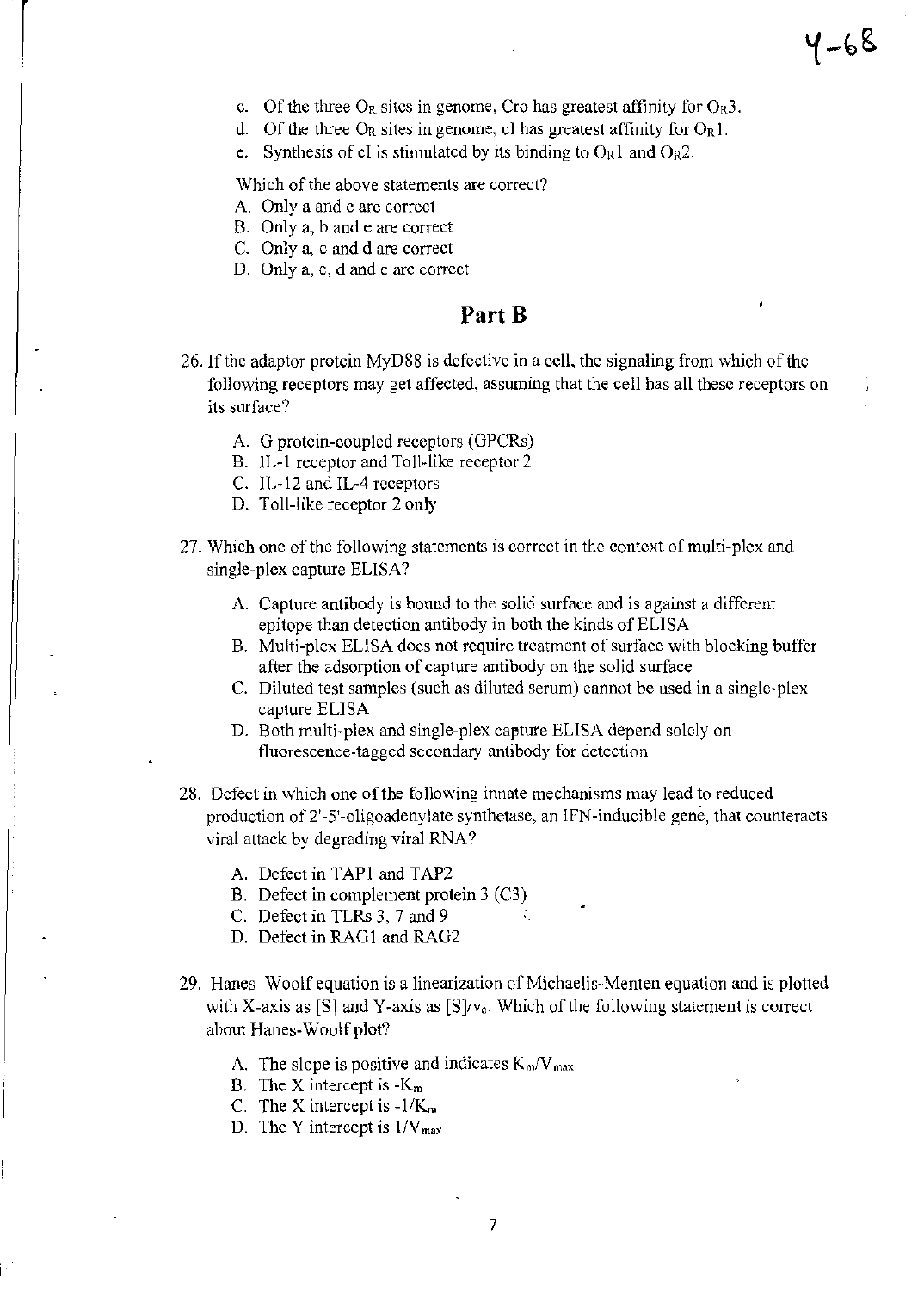# 1 –68

- 30. For a competitive inhibitor of an enzyme that follows Michaelis-Menten kinetics, what equation will you use to calculate the inhibitor constant (Ki), where Km is the Michaelis-Menten constant and Vmax is the maximum velocity of the uninhibited enzyme and Km (app) and Vmax (app) are that for the enzyme in the presence of a specific concentration of the inhibitor  $[I]$ ?
	- A.  $Km$  (app) =  $Km$  (1+[I]/Ki)
	- B. Vmax (app) = Vmax/(1+[I]/Ki)
	- C. Vmax (app) = Vmax(1+[I]/Ki)
	- D. Km (app) = Km / 1+[I]/Ki
- 31. Given below is a plot depicting the clutch size and fitness of a clutch. The cost of reproduction is shown by dashed line in the plot.



Then as per Lack's theory on the trade-off between offspring number and fitness of clutch, and considering the cost of reproduction, which of the four points, i, ii, iii or iv, wiI! depict the 'optimum' clutch size that will give maximum net benefit (where the net fitness is greatest)?

- A. i B. ii C. iii D. iv
- 32. Proteins are fluid entities, and can theoretically exist in an astronomical number of confonnations due to the rotation of bonds in the peptide backbone. Which Greek names are given to the two types of bond in the peptide backbone that are freely rotatable?

| A. Chi and Theta  | B. Phi and Psi       |
|-------------------|----------------------|
| C. Alpha and Beta | D. Omega and Epsilon |

33. For a nucleus with nuclear spin quantum number  $I = V_2$ , what are the values of mi

A.  $+1/2$ , 0 B.  $+1/2$ , 1 C. 0,  $+1/2$  D.  $+1/2$ ,  $-1/2$ 

34. If a protein unfolds at 80 $^{\circ}$ C with a standard enthalpy of transition of 500 kJ mol<sup>-1</sup>, what is the associated entropic change?

| A. 1.42 kJ/mol K | B. $6.25$ kJ/mol K |
|------------------|--------------------|
| C. 6.25 J/mol    | C. $14.2$ J/mol K  |

#### 35. Given below are statements with respect to the role of polar bodies during oogenesis.

- 1. They ensure ovum has only one set of chromosomes
- ii. They ensure isolation of defective set of chromosomes so that it does not go to the ovum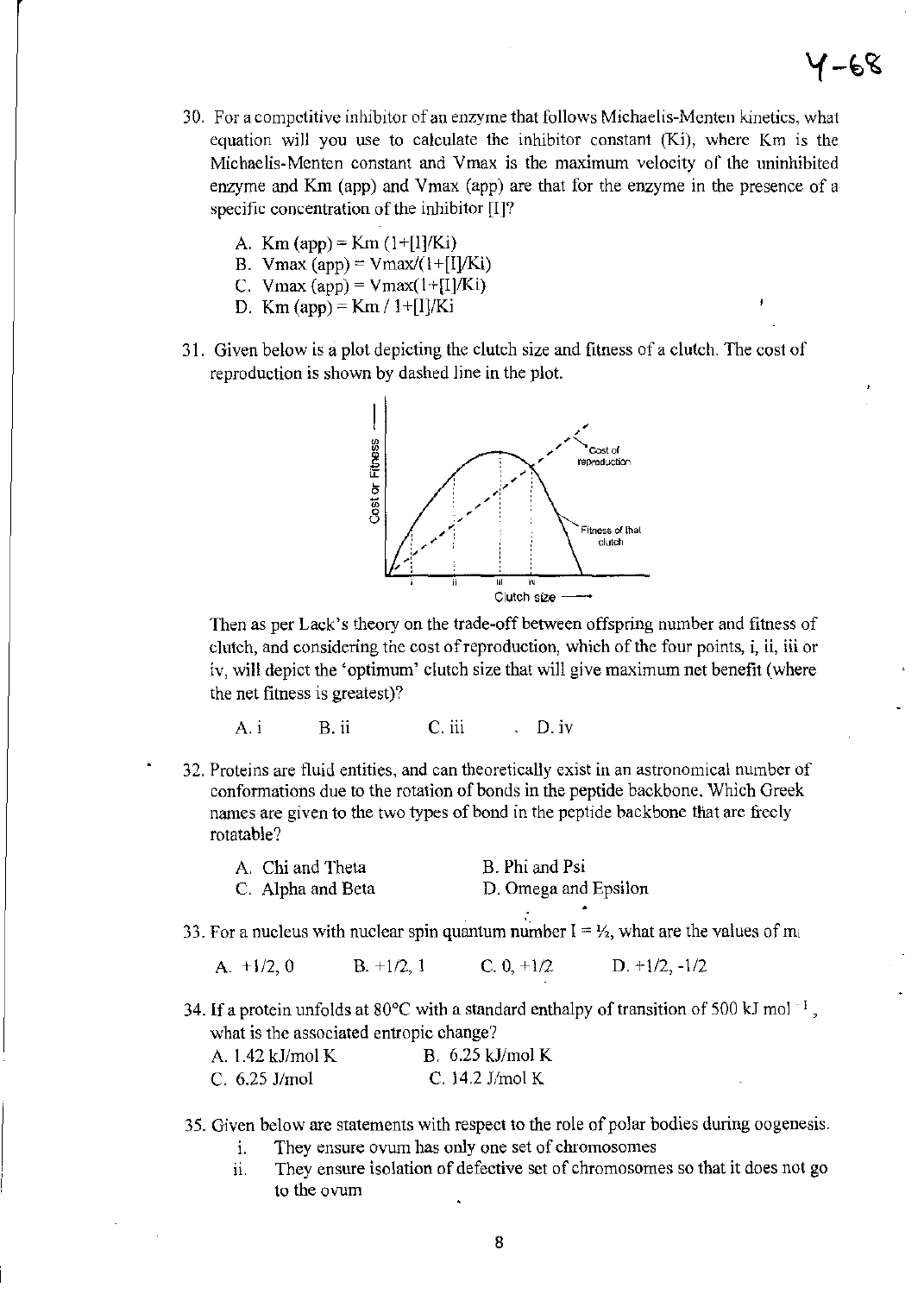ill. They ensure that the ovum will have most of the cytoplasm.

iv. They arc the by-products of meiosis and serve no function Select the option that has all the correct statements

A. (i), (ii) and (iii) only B. (iv) only

C. (i) and (iii) only  $D.$  (ii), (iii) and (iv) only

36. Eukaryotes have evolved from primitive prokaryotes. Based on molecular phylogeny studies, which one of the following statements correctly represents our current understanding?

- A. Membranes of eukaryotes are similar to archaeal membranes
- B. Genes encoding for proteins of metabolic processes are derived from archeae
- C. Both metabolic and infonnation processing genes are of bacterial origin
- D. Genes encoding information processing are derived from archeae

37. Sex is determined in *Drosophila* by

- A. The presence of the Y chromosome
- B. Number of X chromosomes
- C. The ratio of number of  $X$  chromosomes to sets of autosomes
- D. Multiple genes on X, Y chromosomes and autosomes
- 38. To introduce a mutation in replicating DNA, which one of the following methods would be most suitable?
	-
	- A. Ethidium bromide B. Ethane methane sulfonic acid
	- C. 5-bromo uracil D. UV light
- 39. A couple with no manifestation of disease produce 5 children (3 sons and 2 daughters). Two males show the disease and other three are disease free. Which one of the following statements is the most likely reason for this observation?
	- A. The trait is autosomal recessive
	- B. The trait is V-linked recessive
	- C. It is a sex-limited trait
	- D. It is an X-linked recessive trait
- 40. The positive  $(+)$  charge in NAD<sup>+</sup> is found in which part of the molecule? A. Nicotinamide<br>C. Both adenine and nicotinamide<br>C. Both adenine and nicotinamide<br>C. B. Ribose C. Both adenine and nicotinamide
- 41. How many moles of equivalent ATPIUTP are required for the synthesis of 1 mole of sucrose during photosynthesis? A. 96 ATP and 1 UTP C. 36 ATP and 1 UTP B. 48 ATP and 1 UTP D. 48 ATP and 2 UTP
- 42. Bacteriorhodopsin and halorhodopsin are active transport proteins present in some bacteria required for the movement of protons and chloride ions respectively using light as energy source. In which direction protons and chloride ions move in a bacterial cell?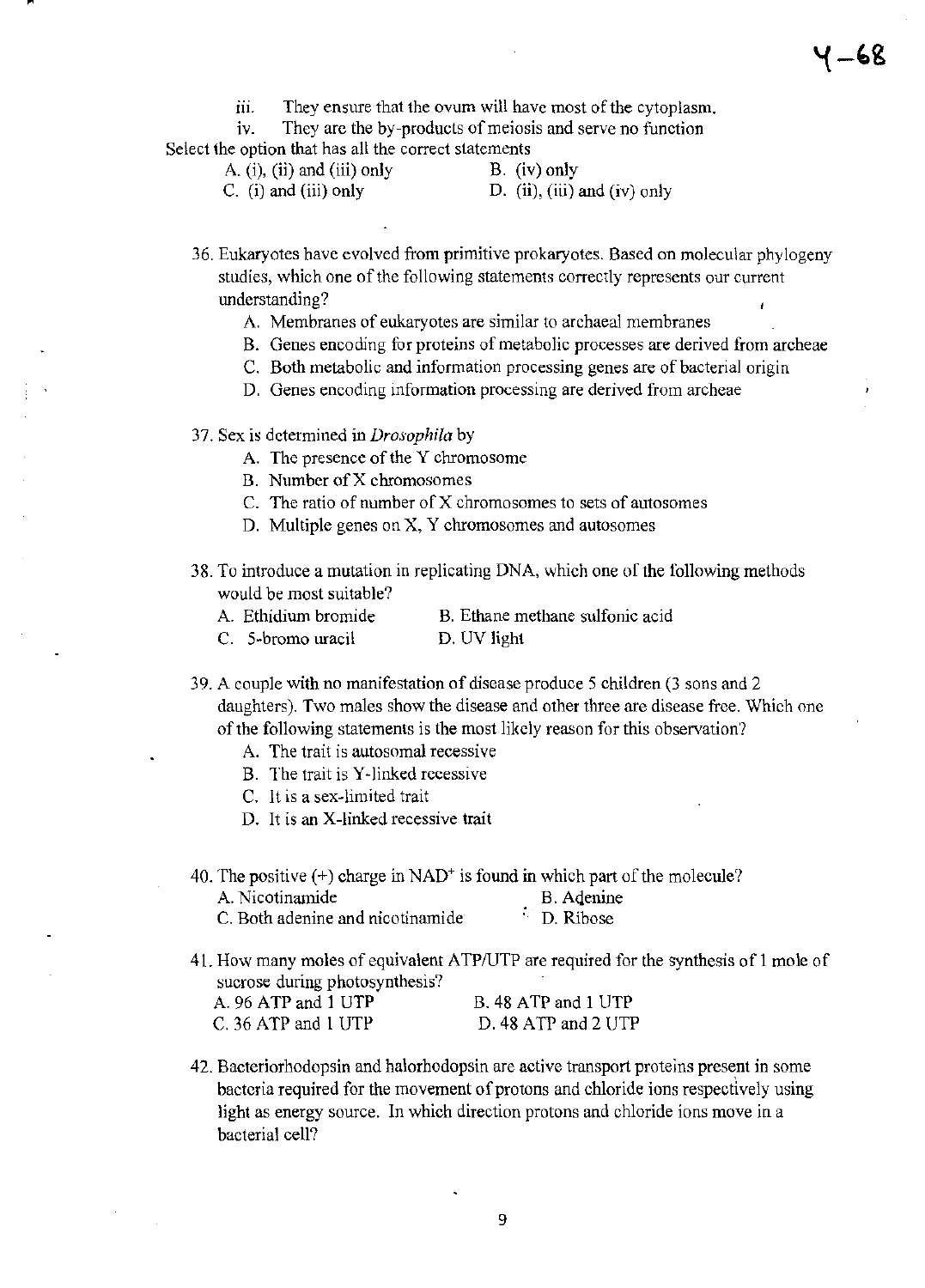- A. Protons from cytoplasmic side to extracellular side and chloride ions from extracellular to cytoplasmic side
- B. Protons from extracellular side to cytoplasmic side and chloride ions from cytoplasmic side to extracellular side
- C. Both proton and chloride ions from cytoplasmic side to extracellular side
- D. Both protons and chloride ions from extracellular side to cytoplasmic side
- 43. The energy difference for protons across the inner mitochondrial membrane is given by  $\Delta G$ = 2.303 RT log H<sup>+</sup> out/log H<sup>+</sup> in + nFy. How would this equation be modified if protons were uncharged species?
	- A. 2.303 RT log H<sup>+</sup> out/log H<sup>+</sup> in + nF $\Delta y$
	- B.  $nF\Delta y$
	- C.  $-2.303$  RT log H<sup>+</sup> out/log H<sup>+</sup> in + nF $\Delta$  y
	- D. 2.303 RT log *W* out/log H' in
- 44. Which one of the following compounds has the highest free energy change upon hydrolysis?
	- A. Phosphoenolpyruvate B. ATP

C. Creatine phosphate D. Pyrophosphate

45. Four batches of alkaline phosphatase were purified from *E. coli.* The table below shows the total protein and alkaline phosphatase activity of each batch. Which one of the batches shown below has the most purified and least purified alkaline phosphatase?

| Batch No. | Total protein (in mg) | Activity of alkaline<br>phosphatase (units) |
|-----------|-----------------------|---------------------------------------------|
| Batch 1   | 22,000                | 4,400,000                                   |
| Batch 2   | 7.000                 | 7,35,000                                    |
| Batch 3   | 150                   | 90,000                                      |
| Batch 4   | 12,000                | 7,800,000                                   |

- A. Batch1 and Batch 2 respectively
- B. Batch3 and Batch 4 respectively
- C. Batch4 and Batch 2 respectively
- D. Batch4 and Batch 3 respectively
- 46. Which one of the following is NOT a function of mitochondria-associated membranes?
	- A. Calcium signaling
- B. Electron transport
- C. Phospholipid exchange D. Mitochondrial fission
- 47. Which of the following is a prosthetic group of acyl carrier protein and the enzyme that condenses acyl and malonyl groups:
	- A. 4'-phosphopantetheine &  $\beta$ -ketoacyl ACP synthase
	- B. l'-phosphopantetheine & Enoyl-ACP reductase
	- C.  $4'$ -phosphopantetheine & Enoyl-ACP reductase
	- D. 1'-phosphopantetheine  $& \beta$ -ketoacyl ACP synthase
- 48. Aminolevulinic acid, a non-proteinogenic amino acid and first product of porphyrin synthesis is synthesized from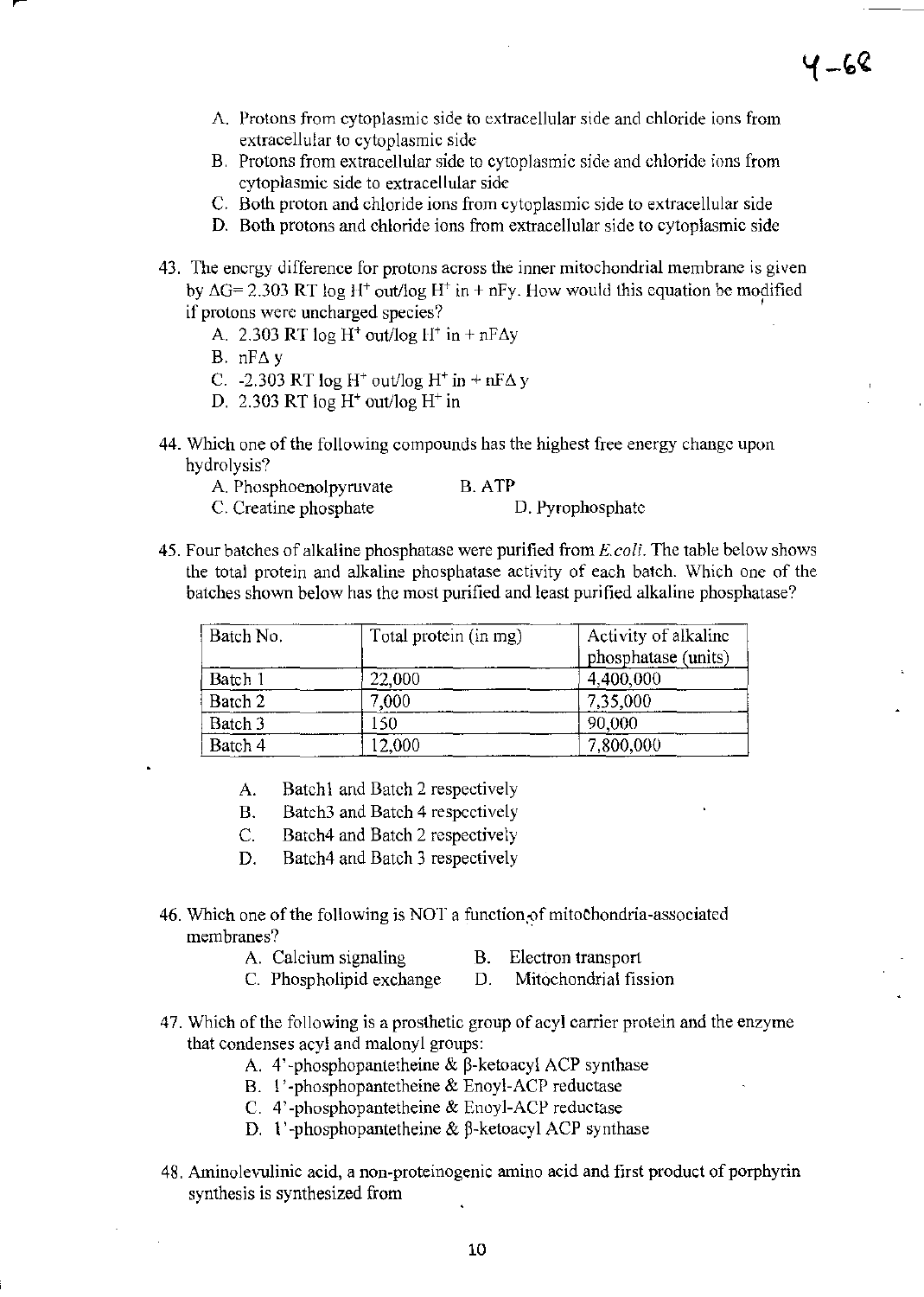A. Valine and Succinyl-CoA C. Valine and Acetyl-CoA

B. Glycine and Acetyl-CoA

D. Glycine and Succinyl-CoA

- 49. Statins regulate the cholesterol biosynthesis by which of the following means
	- A. Competitive inhibition HMG-CoA synthase.
	- B. Competitive inhibition HMO-CoA lyase.
	- C. Competitive inhibition HMO-CoA reductase.
	- D. Non-Competitive inhibition HMG-CoA synthase.

50. For which of the following distribution, mean and variance are equal?

| A. Normal distribution | B. Poisson distribution |  |
|------------------------|-------------------------|--|
|                        |                         |  |

- B. Binomial distribution D. Negative binomial distribution
- 51. During cell cycle which of the following statements are TRUE
	- a. Restriction point is located in G1 phase
	- b. Thy midine treatment blocks the cells at  $G1/S$  boundary
	- c. Centrosome duplication occurs during M phase
	- d. APC/C complex utilizes Cdc20 and Cdh 1 as coactivators during mitotic entry and exit respectively
		- A.  $c \& d$  B.  $a \& c$  C. b only D.  $a, b \& d$

52. Statement (S): Missense mutations in p53 gene are common in cancer cells. Reason (R): Often loss of heterozygosity at p53 gene locus causes cancer. The correct answer is

- A. S is correct and R is the COrrect explanation for S
- B. S is correct and R is not the correct explanation for S
- C. S is correct but R is wrong
- D. Both S and R are wrong
- 53. Red blood cells are a-nucleated because
	- A. presence of nucleus leads to heavier cells that cannot flow in blood stream
	- B. they are short lived
	- C. presence of nucleus leads to increased proliferation ofRBCs which harms the body
	- D. absence of nucleus leads to increased space for Hb that carries molecular oxygen
- 54. All of the following statements about nuclear transport are true EXCEPT
- a) alpha-importin is involved in nuclear localization sequence (NLS) interaction
- b) Ran protein shuttles between the nucleus and cytoplasm
- c) The nuclear import of proteins requires the hydrolysis of one OTP while nuclear export of proteins involves the hydrolysis of two OTP

A. a and b B. conly C. b only D. b andc

- 55. Antibodies against group A streptococcus infection sometime attack tissues of heart, brain, and joints affecting these structures, and are collectively referred to as acute rheumatic fever. This is an example of
	- A. antibody cross~reactivity and molecular mimicry
	- B. immunodeficiency disease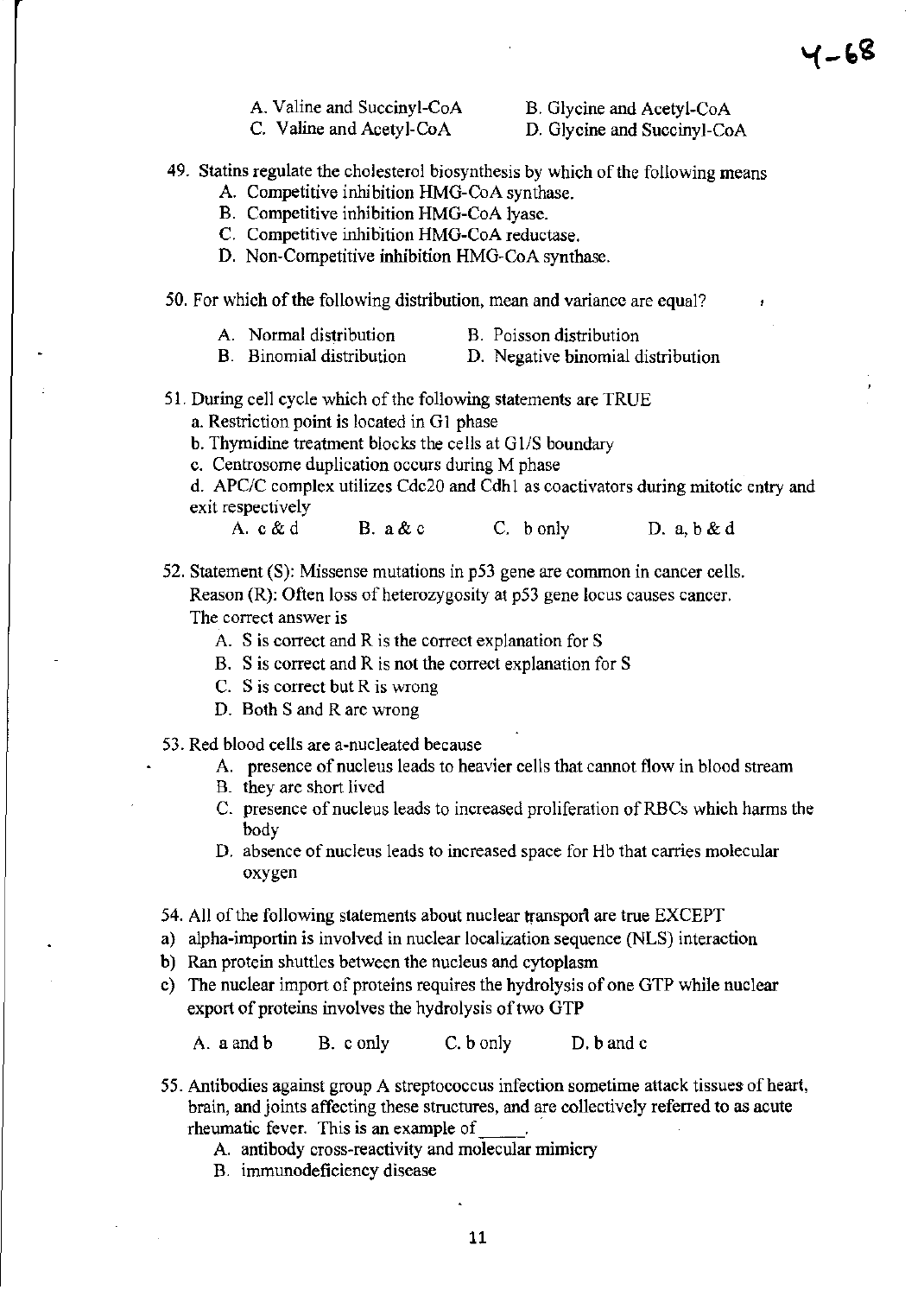**C. cross presentation of streptococcal antigens** 

r

- **D. type-III antibody-antigen complexes mediated hypersensitive reaction**
- **56. Which one** of the **following inhibitors inhibits EF-G involved in bacterial protein synthesis?** 
	- **A. Kirromycin B. Fusidic Acid C. Puromycin D. Chloramphenicol**
- **57. Which** of the **following pairs represents molecules with a non-zero dipole moment**  only?

A. CH<sub>4</sub>, CCl<sub>4</sub> B. NMe<sub>3</sub>, CH<sub>3</sub>Cl C. CH<sub>3</sub>Cl, CH<sub>4</sub> D. CCl<sub>4</sub>, NMe<sub>3</sub>

**58. In the body, Chloroquine and Hydroxychloroquine are first acted upon by cytochrome 450 enzymes and dealkylated (first step: single dealkylation) to give metabolites of**  the type MI and M2.



**Patient A was administered Chloroquine while patient B was administered Hydroxychloroquine. Patient C was given a combination** of both **Chloroquine and Hydroxychloroquine.** 

**Which** of the **following metabolite(s) combinations be detected in the respective patients?** .

- A. Patient A: MI; Patient B: MI &M2; Patient C: MI & M2
- B. Patient A: MI and M2; Patient B: M2; Patient C: MI & M2
- C. Patient A: MI; Patient B: MI, Patient C: MI & M2
- D. Patient C: M2: Patient B: M2; Patient C: MI & M2
- **59. Green fluorescent protein is a barrel shaped protein that is fluorescent due to a chromophore formed through an autocatalytic reaction. A small molecule comprising**  of the **main chromophore (1) in green fluorescent protein has been identified and synthesized separately. •**



Which one of the following would be INCORRECT about this chromophore?

- **A. Normalized absorption spectra of (1) resembles nonnalized GFP absorption spectra in the visible region**
- B. Emission quantum yield of (1) in water ( $pH$  7) and GFP would be similar